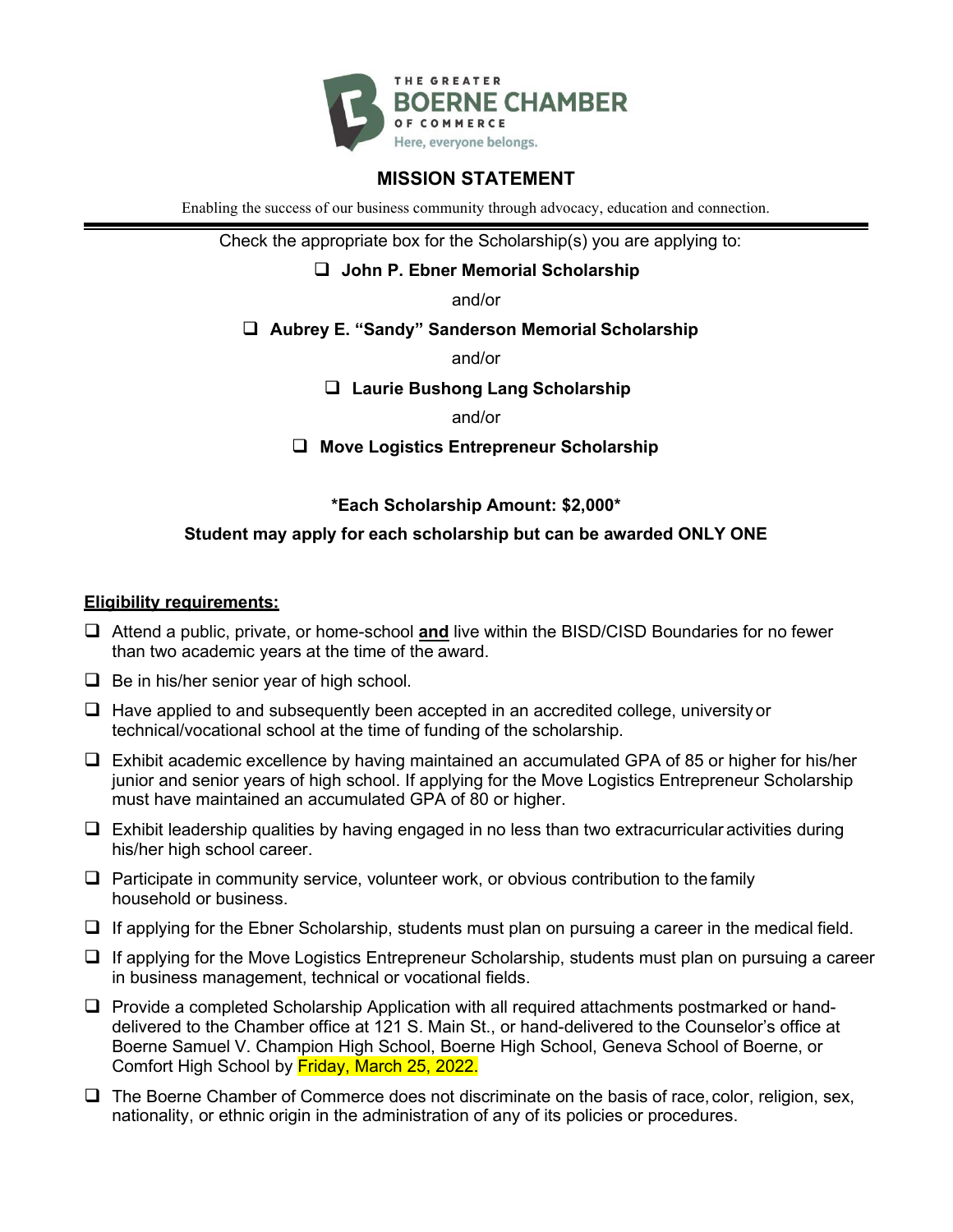#### **Instructions for submitting an application:**

- $\Box$  The application must be fully completed; incomplete applications will not be considered.
- The application deadline is **March 25, 2022.**
- $\Box$  A photocopy of test scores and official school transcript must accompany the application.
- $\Box$  Three non-family member letters of reference must accompany the application.
- $\Box$  Parent or legal guardian signatures are mandatory.
- Applications may be returned to the Counselor's office at Boerne Samuel V. Champion High School, Boerne High School, Geneva School of Boerne, or Comfort High School; or to the Boerne Chamber of Commerce at 121 S. Main St., Boerne, Texas.

#### **Timeline:**

- Scholarship applications will be available no later than **February 25, 2022** at the Boerne Chamber of Commerce office, Champion High School Counselor's office, Boerne High School Counselor's office, the Geneva School of Boerne Counselor's office, Comfort High School Counselor's office, or may be downloaded from the Boerne Chamber ofCommerce website (www.boerne.org).
- Applications are due no later than **March 25, 2022.**
- $\Box$  The winner will be publicly announced at the recipients' 2022 Scholarship Award Ceremonies and/or at other venues as deemed appropriate by the Chamber ofCommerce.

#### **Required Attachments**

*\*\*\* Please note that the following information is required. Attachments 1-3 may be included on the same typed sheet. Attachment 4 should be on a separate typed sheet. If the information is not included in the application documents your application will not be considered.*

1. **Extracurricular Activities** (Please attach an additional typed sheet):

List three of your high school accomplishments of which you are most proud.

2. **Community Involvement** (Please attach an additional typed sheet):

List three community involvement activities in which you have participated outside of school.

3. **Work Experience** (Please attach an additional typed sheet):

List employment during high school and summer breaks; include start and end dates, employer/supervisor name and phone number, and job duties/hours worked.

4. **Essay** (Please attach an additional typed sheet):

The essay should be typed in a 12-point font, double spaced, and not more than **750 words**. Follow academic standards for margins and place your name, planned major field of study, and date in the upper left-hand corner. Develop and title your essay based on **1** of the following 2 questions: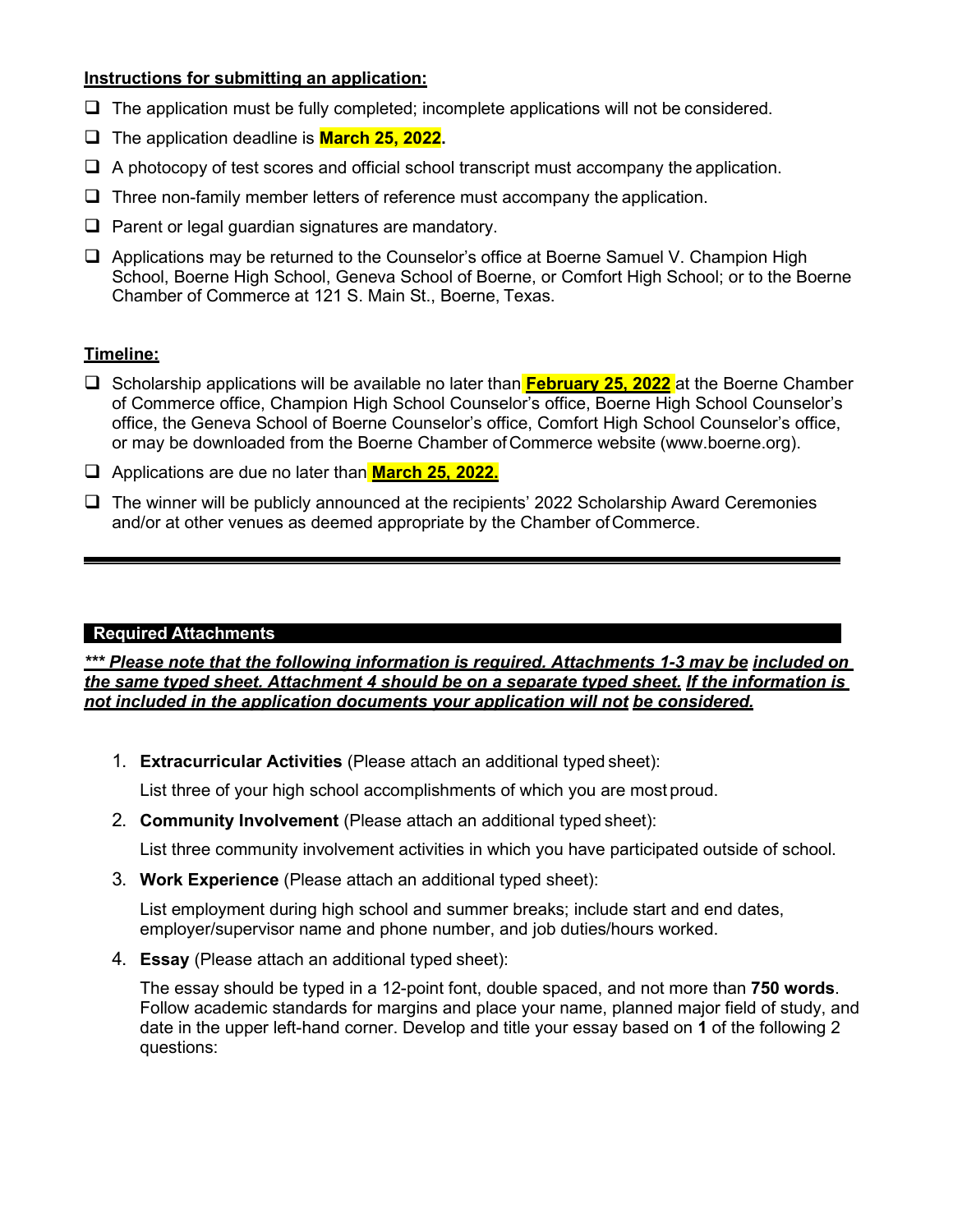### **EBNER Scholarship Essay Questions**

- 1. Why do you desire a career in the medical field and what are your long-term goals?
- 2. Why do you think higher education is important in pursuing your career goals?

### **SANDERSON-LANG Scholarship Essay Questions**

- 1. Why do you think that volunteering your time in your community is importantand how have you made a difference in the lives of others?
- 2. Why do you think higher education is important and how will it contribute to your citizenship?

### **MOVE LOGISTICS ENTREPRENEUR Scholarship Essay Questions**

- 1. Why do you desire a career in the area you are considering? Why do you feel you are the right candidate to receive the Move Logistics Entrepreneur Scholarship?
- 2. Write a short business plan explaining your career plan in the trade you are pursuing.

# **Parent Information**

| Parent/Guardian                            | (Occupation)                                                                   | (Employer)                                                   |
|--------------------------------------------|--------------------------------------------------------------------------------|--------------------------------------------------------------|
| Parent/Guardian                            | (Occupation)                                                                   | (Employer)                                                   |
|                                            |                                                                                |                                                              |
| (Street)                                   | (City)                                                                         | (Zip)                                                        |
| Cell Phone: <u>_______________________</u> |                                                                                | May we send texts to this number? $\square$ Yes $\square$ No |
|                                            |                                                                                |                                                              |
|                                            | Number of dependent children ( <b>excluding</b> applicant): Ages:              |                                                              |
|                                            | Number of family members who will be in college next year, including yourself: |                                                              |
|                                            |                                                                                |                                                              |
|                                            |                                                                                |                                                              |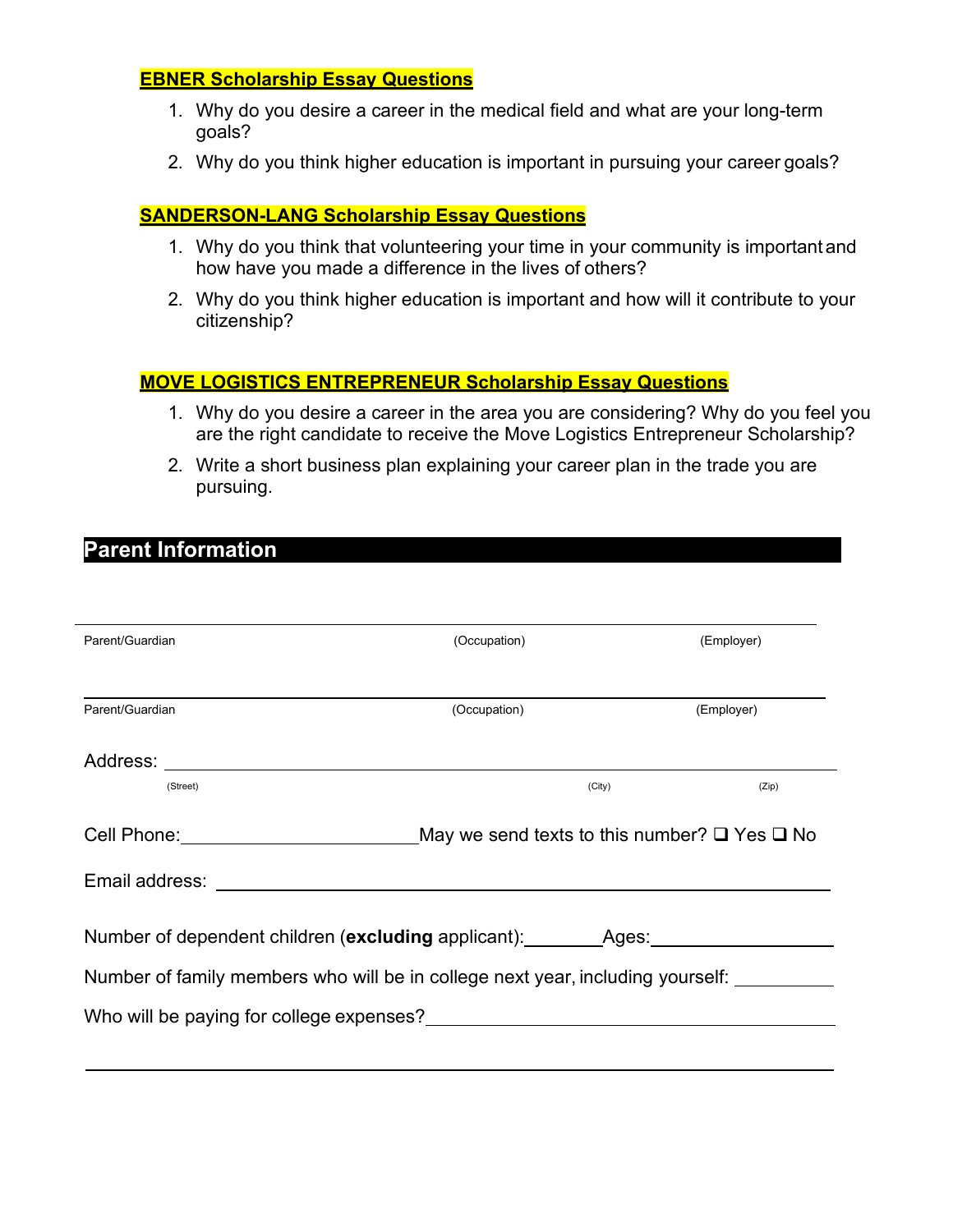# **John P. Ebner/Sanderson-Lang Scholarship/ Move Logistics Application 2022**

# **Student Information**

| Name: We have a state of the state of the state of the state of the state of the state of the state of the state of the state of the state of the state of the state of the state of the state of the state of the state of th |              |       |
|--------------------------------------------------------------------------------------------------------------------------------------------------------------------------------------------------------------------------------|--------------|-------|
| (Street)                                                                                                                                                                                                                       | (City)       | (Zip) |
| Cell Phone: __________________________________May we send texts to this number? □ Yes □ No                                                                                                                                     |              |       |
|                                                                                                                                                                                                                                |              |       |
|                                                                                                                                                                                                                                |              |       |
| Have you applied for non-Chamber scholarships? Q Yes Q No (If yes, please list those scholarships).                                                                                                                            |              |       |
|                                                                                                                                                                                                                                |              |       |
|                                                                                                                                                                                                                                |              |       |
| <b>Academic Information</b>                                                                                                                                                                                                    |              |       |
| What college, university or trade school do you plan to attend?                                                                                                                                                                |              |       |
| 1 <sup>st</sup> Choice _______________________________                                                                                                                                                                         |              |       |
| (Name)                                                                                                                                                                                                                         | (City/State) |       |
| 2 <sup>nd</sup> Choice                                                                                                                                                                                                         |              |       |
| (Name)<br>Have you applied for admission? □ Yes □ No                                                                                                                                                                           | (City/State) |       |
| Have you been accepted? □ Yes □ No______Still Waiting                                                                                                                                                                          |              |       |
|                                                                                                                                                                                                                                |              |       |
|                                                                                                                                                                                                                                |              |       |